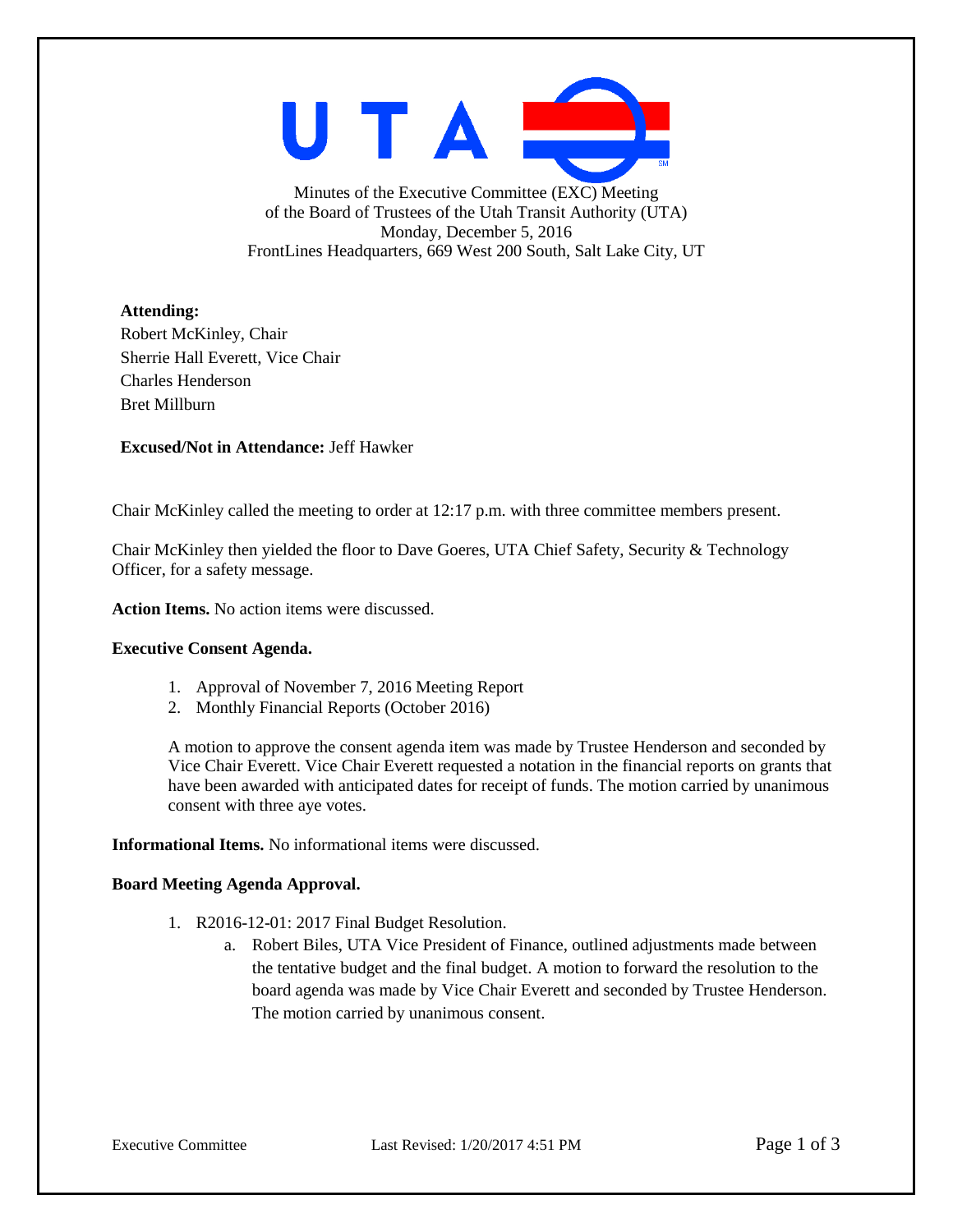- 2. R2016-12-02: Resolution Providing for the Holding and Giving Notice of Regular Meetings of the Board for Calendar Year 2017.
	- a. Proposed dates for 2017 board meetings were displayed. A motion to forward the resolution to the board agenda was made by Trustee Henderson and seconded by Vice Chair Everett. The motion carried by unanimous consent.
- 3. R2016-12-03: Interlocal Assignment, Assumption and Consent Central Wasatch Commission.
	- a. Chair McKinley summarized the resolution. A motion to forward the resolution to the board agenda was made by Vice Chair Everett and seconded by Trustee Henderson. The motion carried by unanimous consent.
- 4. Title VI Update.
	- a. Jayme Blakesley, UTA General Counsel, explained that the need for updating EL Policy 2.1.4 – Changes to Level of Service and EL Policy 2.4.2 – Review of Rates & Charges is to bring them into alignment with new Federal Transit Administration requirements. Questions were posed by the EXC and answered by Mr. Blakesley.

A motion to forward EL Policy 2.1.4 – Changes to Level of Service and EL Policy 2.4.2 – Review of Rates & Charges to the board agenda was made by Trustee Henderson and seconded by Vice Chair Everett. The motion carried by unanimous consent.

- 5. R2016-12-05: Chief Internal Auditor.
	- a. Chair McKinley indicated that this item would be discussed in more detail during closed session of both this meeting and the board meeting. A motion to forward the resolution to the board agenda was made by Vice Chair Everett and seconded by Trustee Henderson. The motion carried by unanimous consent.
- 6. Annual Utah Open Meetings Act & Ethics Training.
	- a. Mr. Blakesley stated that the purpose of this item is to provide both required annual training and additional informational training to the board. Vice Chair Everett requested the training include a review of some of the safeguards that have been put in place internally to increase accountability. A motion to forward the item to the board agenda was made by Trustee Henderson and seconded by Vice Chair Everett. The motion carried by unanimous consent.

The board meeting agenda was set as outlined in the EXC meeting.

Trustee Millburn joined the meeting at 12:35 p.m.

**Closed Session.** Chair McKinley indicated there were matters to be discussed in closed session relative to real property and personnel. A motion to move into closed session was made by Vice Chair Everett and seconded by Trustee Henderson. The motion carried by unanimous consent and the EXC moved into closed session at 12:35 p.m.